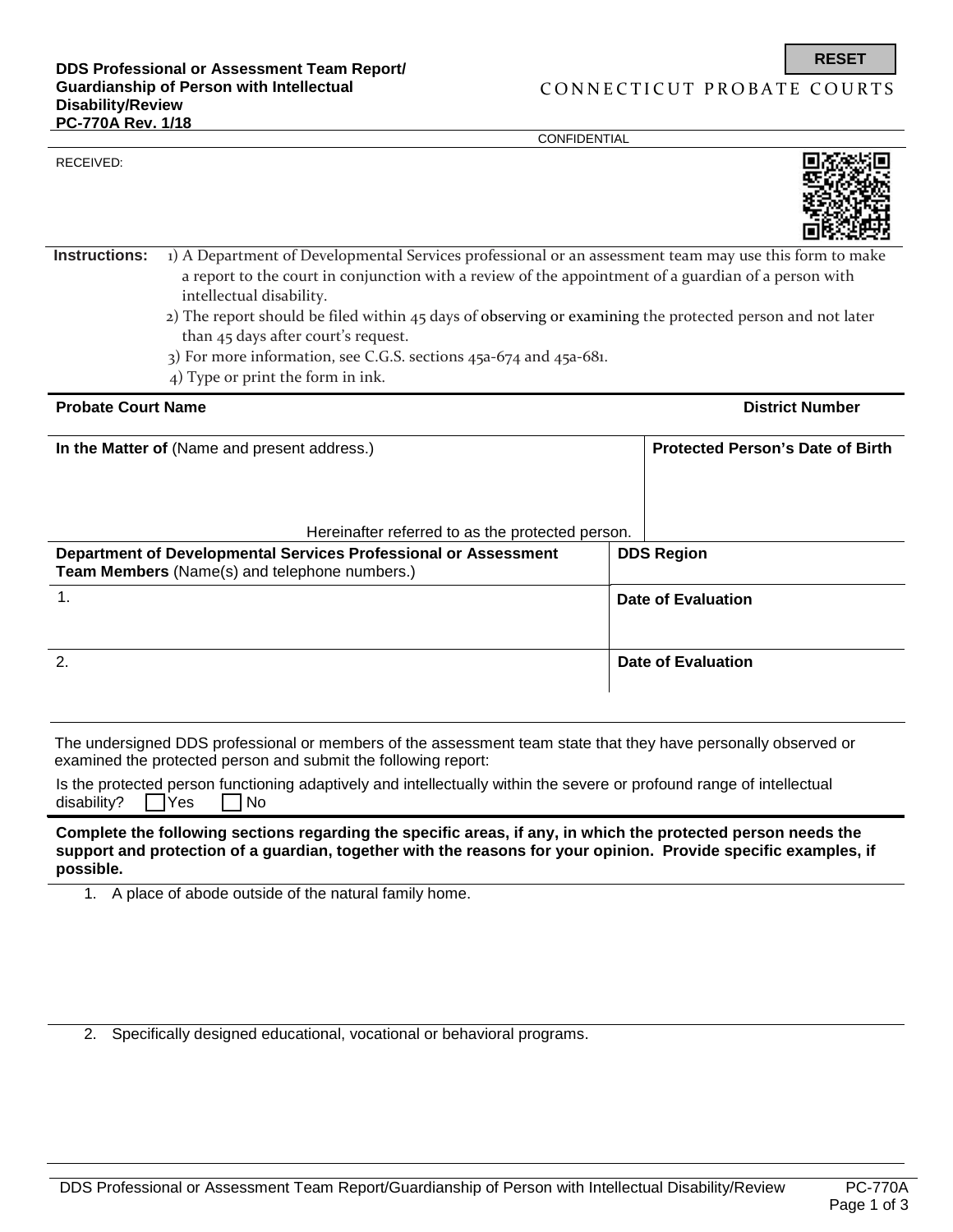**CONFIDENTIAL** 

3. The release of clinical records and photographs.

- 4. Routine, elective and emergency medical and dental care.
- 5. Other specific services necessary to develop or regain to the maximum extent possible the protected person's capacity to meet essential requirements.

Does the protected person need the support and protection of a guardian with respect to the management of finances? If so, state the reasons for your opinion and provide specific examples.

**Pertinent History Since the Last Report.**

**Condition of the Protected Person.**

**Medications** (List any medications the protected person may be taking and the common side effects.)